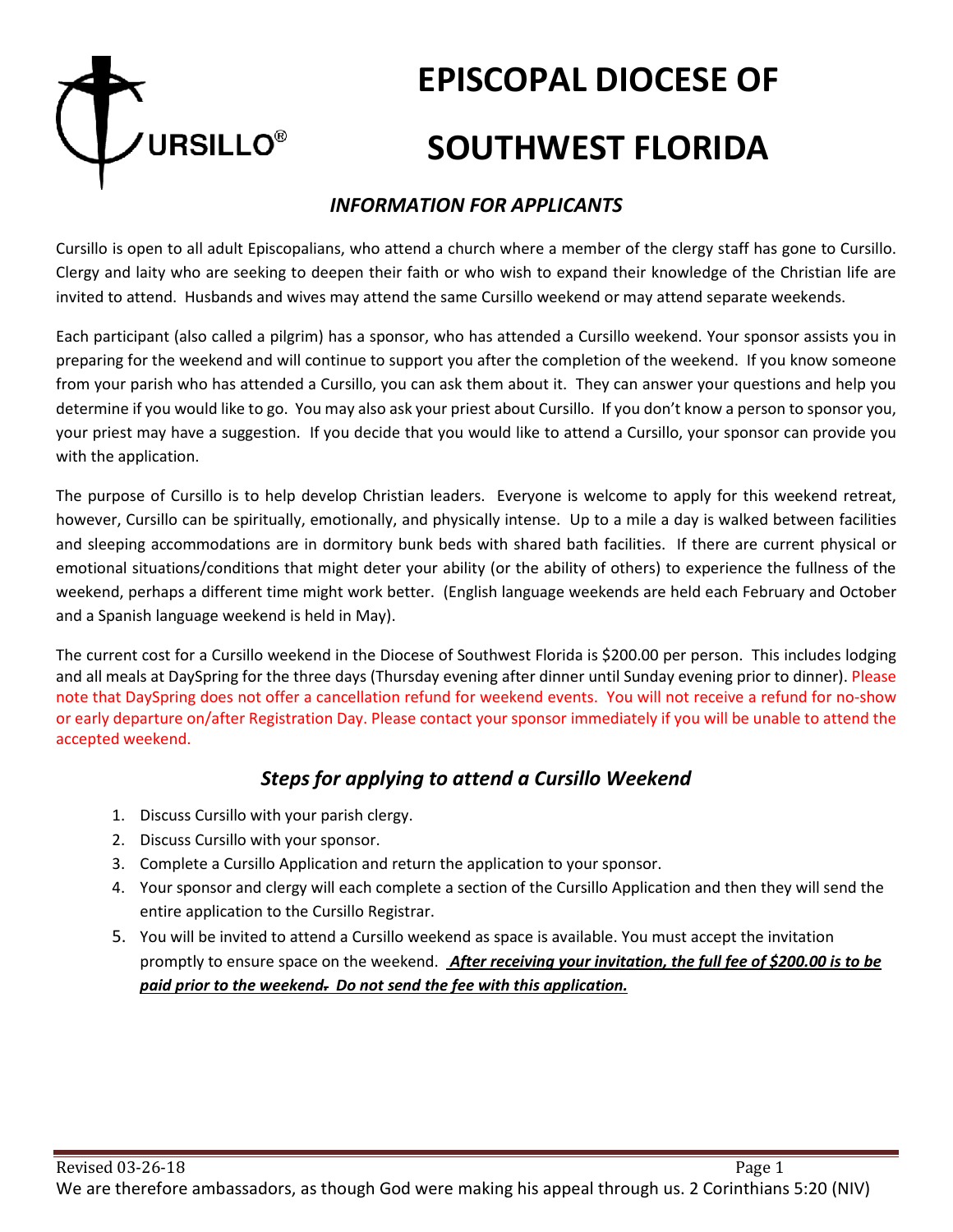# **EPISCOPAL DIOCESE OF SOUTHWEST FLORIDA CURSILLO APPLICATION FORM**

| <b>FOR REGISTRAR USE ONLY</b> |  |  |
|-------------------------------|--|--|
| Date Rec'd                    |  |  |
| Sponsor Form                  |  |  |
| Clergy Form                   |  |  |
| Accepted                      |  |  |
|                               |  |  |

| <b>APPLICANT INFORMATION</b>                      | Accepted and the second services of the series of the series of the series of the series of the series of the                                                                                                                                                                                                                                                                     |  |
|---------------------------------------------------|-----------------------------------------------------------------------------------------------------------------------------------------------------------------------------------------------------------------------------------------------------------------------------------------------------------------------------------------------------------------------------------|--|
| Goes By: $\qquad \qquad$                          |                                                                                                                                                                                                                                                                                                                                                                                   |  |
|                                                   |                                                                                                                                                                                                                                                                                                                                                                                   |  |
|                                                   |                                                                                                                                                                                                                                                                                                                                                                                   |  |
|                                                   | Phone (Home): $\qquad \qquad \qquad \qquad \qquad \qquad \qquad \qquad \qquad \qquad \text{(Cell)}$                                                                                                                                                                                                                                                                               |  |
|                                                   |                                                                                                                                                                                                                                                                                                                                                                                   |  |
|                                                   |                                                                                                                                                                                                                                                                                                                                                                                   |  |
| an Episcopalian for Cursillo attendance purposes. | NOTE: You must be an active, baptized member of an Episcopal church in the Diocese of Southwest Florida to attend a<br>weekend in this diocese. If you are active, contributing and regular in attendance at an Episcopal Church you are considered                                                                                                                               |  |
|                                                   | If married, is your spouse also applying? ______ Has your spouse already attended a Cursillo weekend? _______                                                                                                                                                                                                                                                                     |  |
|                                                   |                                                                                                                                                                                                                                                                                                                                                                                   |  |
|                                                   | Are you currently active or in a leadership position in any religious or civic organizations or other groups? If so,                                                                                                                                                                                                                                                              |  |
|                                                   |                                                                                                                                                                                                                                                                                                                                                                                   |  |
|                                                   |                                                                                                                                                                                                                                                                                                                                                                                   |  |
|                                                   |                                                                                                                                                                                                                                                                                                                                                                                   |  |
|                                                   | Please list any allergies, physical, medical or dietary issues that might need to be considered for your comfort and                                                                                                                                                                                                                                                              |  |
|                                                   | Sleeping accommodations are dormitory style, in bunk beds. Do you have any physical limitations that would<br>prevent you from climbing up to an upper bunk?                                                                                                                                                                                                                      |  |
| able to walk without assistance?                  | Walking up to one mile daily between facilities is required and availability of golf carts may be limited. Are you<br><u> 1980 - Johann John Stone, markin f</u>                                                                                                                                                                                                                  |  |
| Applicant's Signature:                            |                                                                                                                                                                                                                                                                                                                                                                                   |  |
|                                                   | NOTE: Please return your <i>completed application</i> to your Sponsor or to your Clergy. Your application will be kept on<br>file by the Cursillo Registrar until you attend a weekend or request to be removed from consideration. The weekend fee<br>of \$200.00 will be required prior to the beginning of the weekend; do not send the fee with this application. If you have |  |

*any questions, please speak with your Sponsor or with your Clergy.*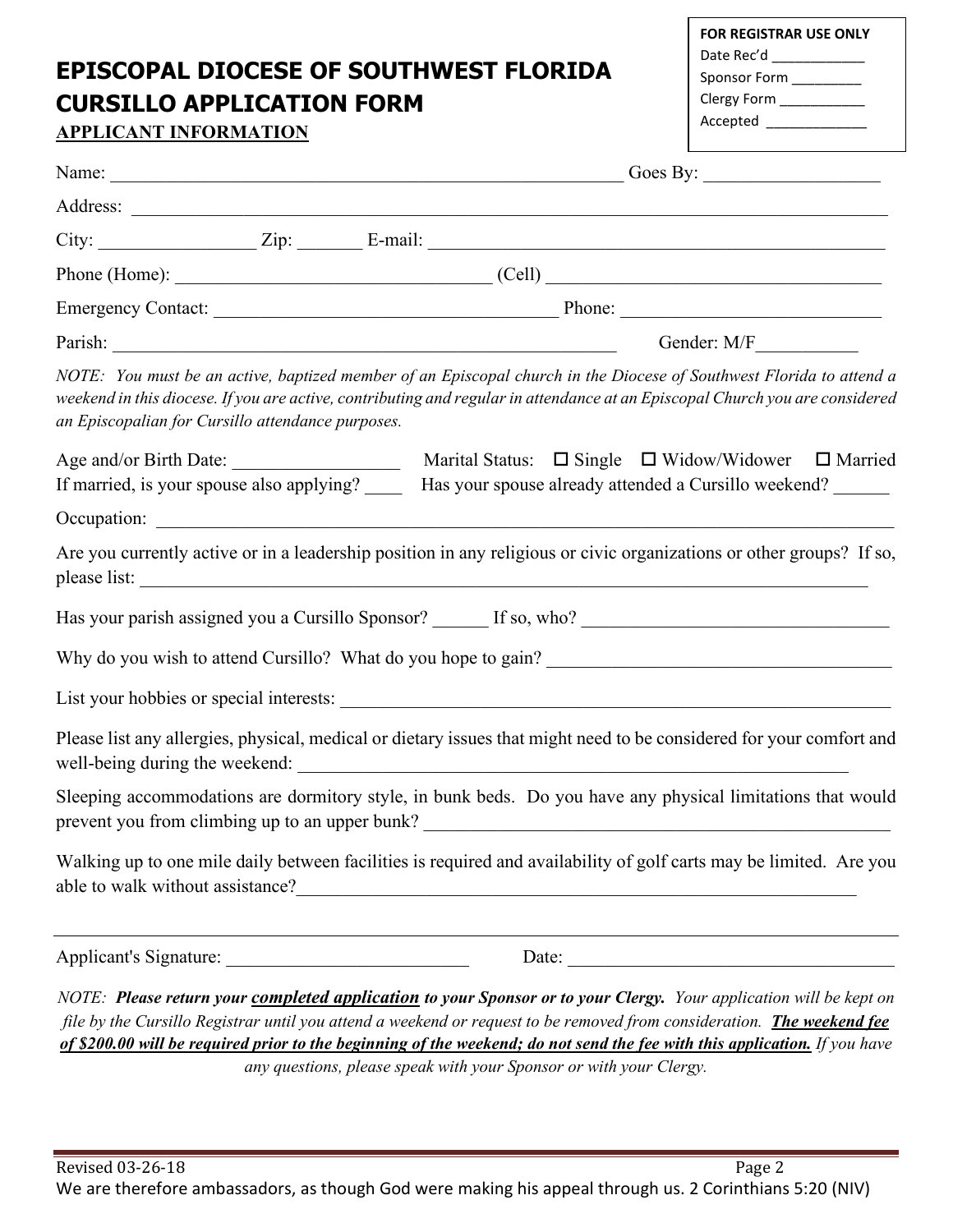## **CURSILLO - EPISCOPAL DIOCESE OF SOUTHWEST FLORIDA**

**SPONSOR COMMITMENT FORM**

| Sponsor's Phone: (Home) (Cell)                                                                                                                                                                                                               |  |  |  |  |
|----------------------------------------------------------------------------------------------------------------------------------------------------------------------------------------------------------------------------------------------|--|--|--|--|
| Email (must provide to obtain acceptance information): __________________________                                                                                                                                                            |  |  |  |  |
|                                                                                                                                                                                                                                              |  |  |  |  |
| How are you currently living out your Fourth Day? (Check all that applies at this time):                                                                                                                                                     |  |  |  |  |
| $\Box$ I am grouping regularly $\Box$ I have a Spiritual Director or seek spiritual guidance.                                                                                                                                                |  |  |  |  |
|                                                                                                                                                                                                                                              |  |  |  |  |
|                                                                                                                                                                                                                                              |  |  |  |  |
| Applicant's existing involvement with Cursillo (check all that apply $-$ NOTE that previous involvement with Cursillo is<br>NOT required for acceptance on a weekend. This information merely assists us in knowing the participant better): |  |  |  |  |
| $\Box$ Has been grouping $\Box$ Has attended an Ultreya $\Box$ Has spouse who is a Cursillista                                                                                                                                               |  |  |  |  |
| What effect do you expect the Cursillo weekend to have on them?<br><u>Letting</u> materially contained to the Cursin of the Cursin of the Cursin of the Cursin of the Cursin of the Cursin of the Cursin of the Cursin of the Cursin         |  |  |  |  |
| What leadership potential do you see in your applicant?                                                                                                                                                                                      |  |  |  |  |

**The purpose of Cursillo is to help develop Christian leaders. Everyone is welcome to apply for this weekend retreat, however, Cursillo can be spiritually, emotionally and physically intense. Up to a mile a day will be walked between the facilities, dorm bunks are physically challenging and emotional situations/conditions may deter a Pilgrim's ability (or the ability of others) to experience the fullness of a weekend.**

**Does your candidate have any physical or emotional situations/conditions that may keep him/her from experiencing the fullness of this weekend or indicate that their Cursillo should be postponed: For example: recent**  divorce, loss of a loved one, open wounds that need frequent dressing, chronic pain, etc.

**\_\_\_\_\_\_\_\_\_\_\_\_\_\_\_\_\_\_\_\_\_\_\_\_\_\_\_\_\_\_\_\_\_\_\_\_\_\_\_\_\_\_\_\_\_\_\_\_\_\_\_\_\_\_\_\_\_\_\_\_\_\_\_\_\_\_\_\_\_\_\_\_\_\_\_\_\_\_\_\_\_\_\_\_\_\_\_\_\_\_\_\_\_\_\_\_**

**If during the course of the weekend a Pilgrim experiences difficulty walking, a golf cart may available to help transport. It should be noted, however, that Cursillo team workers are not licensed to give medical attention. If a Pilgrim has a particular condition, he/she must be able to provide self-care. Sponsorship is not a task to be taken lightly! It should be entered into as a long term commitment.**

In agreeing to sponsor someone for a Cursillo weekend you are agreeing to the following responsibilities:

Pray daily for your applicant.

- 1. Assist in preparing him/her for the weekend (answering questions, finding child or pet sitters, etc.)
- 2. Arrange for his/her transportation to and from DaySpring.
- 3. Collect personal Palanca from family and friends of the participant and from your church.
- 4. Attend the Serenade and Clausura for his/her weekend.
- 5. Accompany him/her to the Fourth Day Gathering (scheduled approx. four weeks after the weekend)
- 6. Help him/her become established in a permanent Group Reunion and to attend Ultreya regularly.
- 7. Assure that adequate financial arrangements are made for your participant if necessary. The weekend fee of \$200.00 is to be paid prior to the weekend.

### **I commit myself to completely fulfill these requirements.**

 $\Box$  Sponsors Signature:  $\Box$  Date: